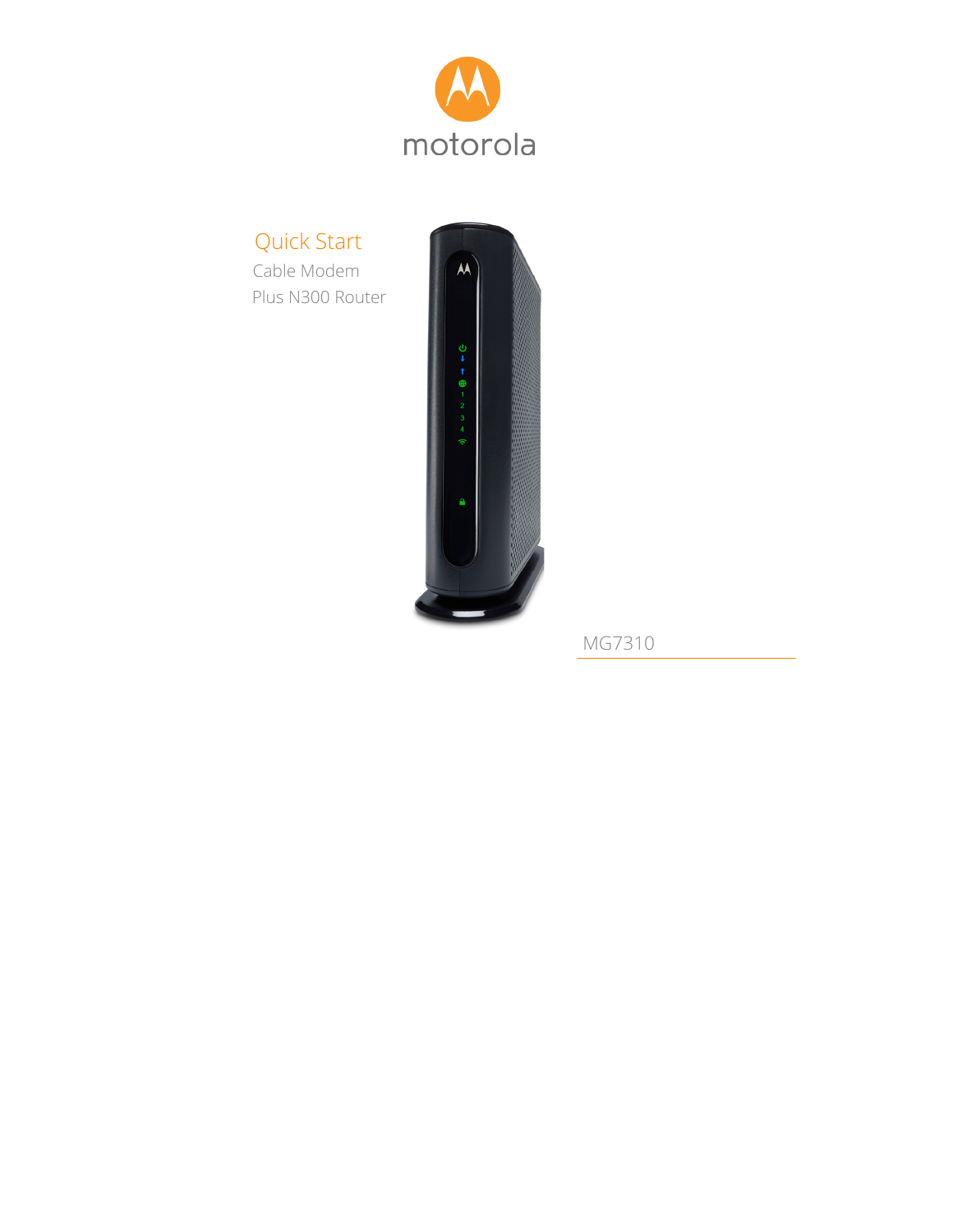

# Packaged with your MG7310

# modem/router











Ethernet Cable Velcro® Cable Organizer

Para una Guía de Inicio Rápido en español, por favor vaya a www.motorolacable.com/MG7310IR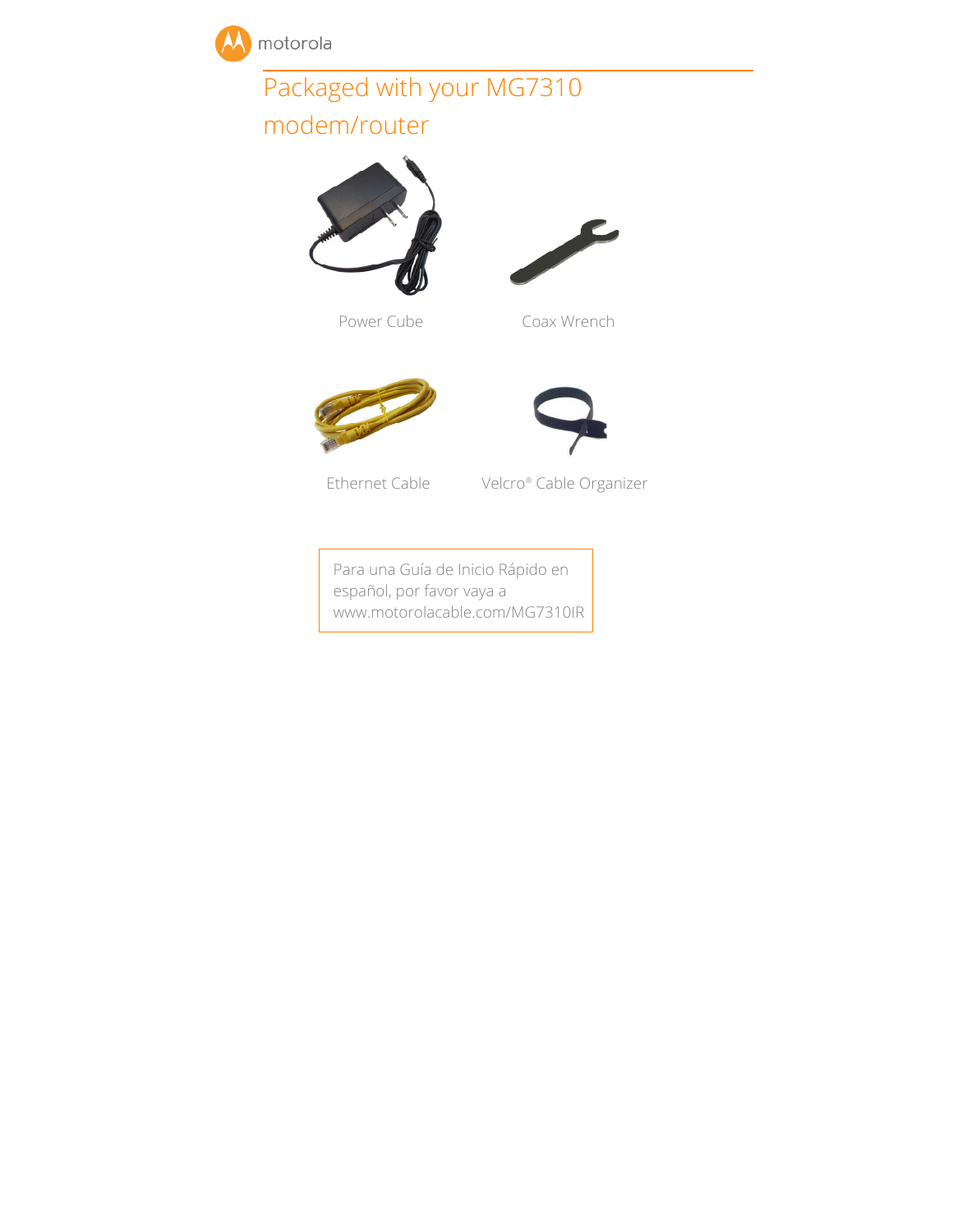

## Let's get started

If you don't have cable Internet service, please order that from your cable service provider.

Now connect your MG7310 as shown on the next panel.

# Connecting to a Coax Cable

Soon you'll need to connect your MG7310 to a "live" coax cable. Sometimes a cable will already be available. Sometimes there's a coax wall jack available, and you connect to the jack with a coax cable. Your MG7310 can also share a coax cable attached to a TV by using a coax splitter.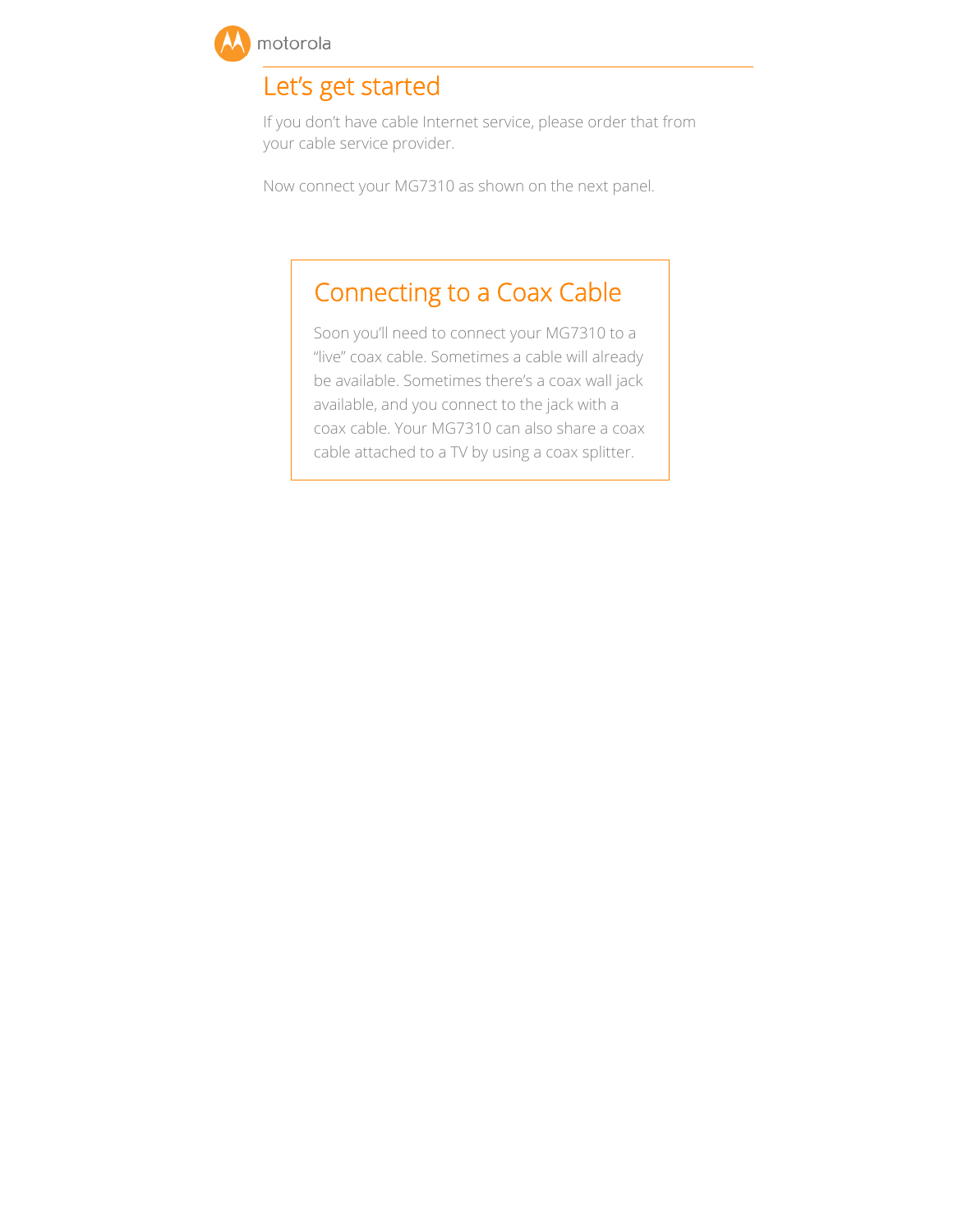



## ON/OFF button

#### POWER

Connect the supplied power cube between the power jack and an electrical outlet.

WLAN button Wi-Fi on/off button

WPS/RESET button

## ETHERNET (LAN 1-4)

You can connect a computer, HDTV, game station, or other Ethernet-capable device to any of these 4 LAN ports.

## **COAX**

Connect a "live" coax cable to the modem's COAX connector as discussed above. *(Tighten the nut so it's finger tight. You may want to use the supplied wrench. Make the connection snug but not over-tight.)*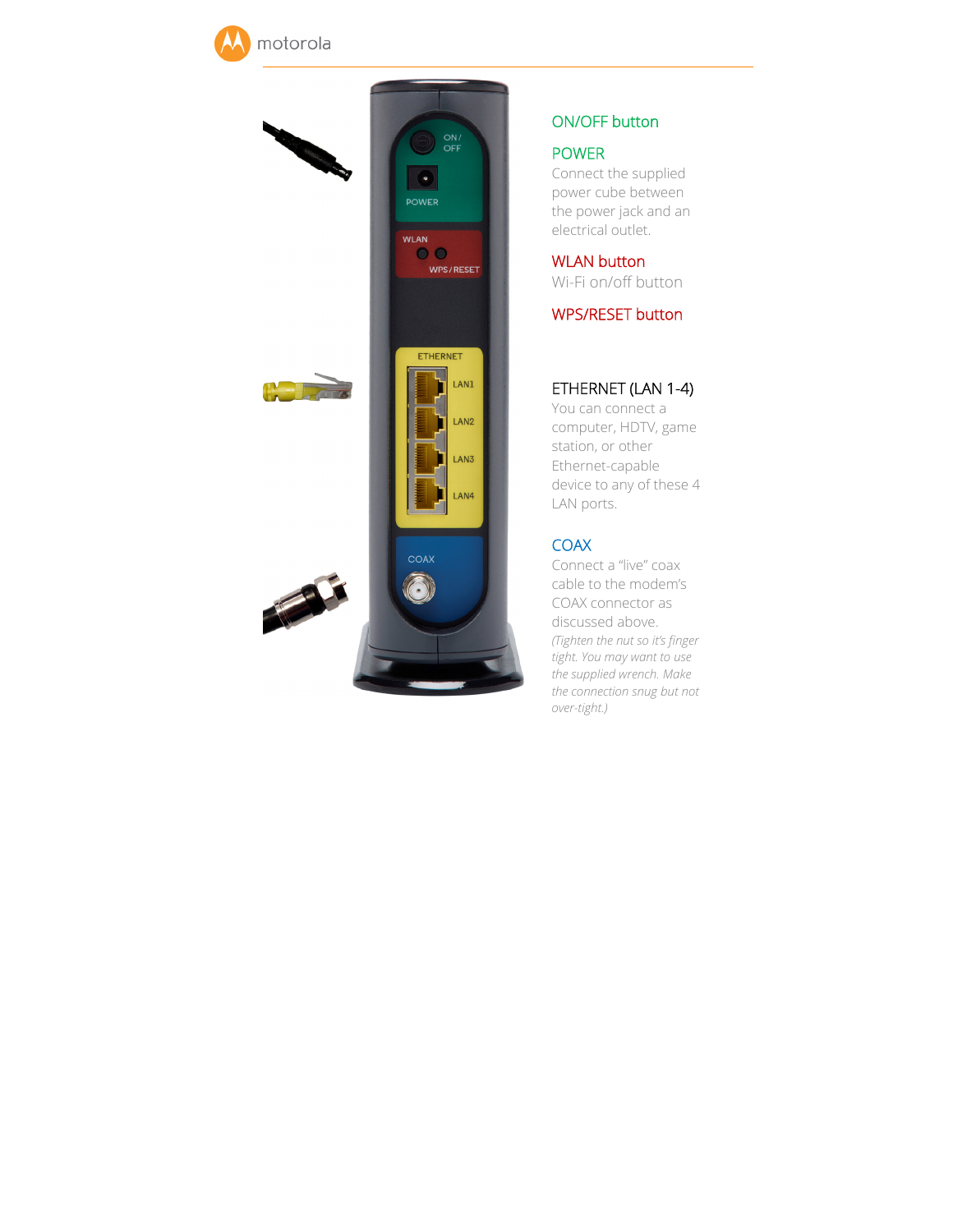

## Prepare to activate

By now you should have:

- Subscribed to cable Internet service.
- Connected your MG7310.
- Powered up your MG7310. To do this, the On/Off button needs to be On. Wait for the green online connection light  $\bigoplus$  to stop flashing and remain solidly lit. This may take up to 15 minutes.

You should have a recent cable bill handy because it has your account number and you'll probably need that.

If you're asked for information about the MG7310, you can find this on the label on the bottom of the MG7310.

## Activate

For some service providers, you activate by calling them. Many service providers including Comcast and Cox prefer that you activate by opening the Web browser of a computer that's plugged into one of the MG7310's Ethernet ports.

If you don't have a computer, you can use the Web browser of a Wi-Fi device such as a smartphone or tablet. In that case you'll need the unique Wireless Network Name and Password printed on the bottom of your MG7310. You'll use these in setting up your wireless device to connect to the MG7310. Once you've connected, you can open the browser of that wireless device.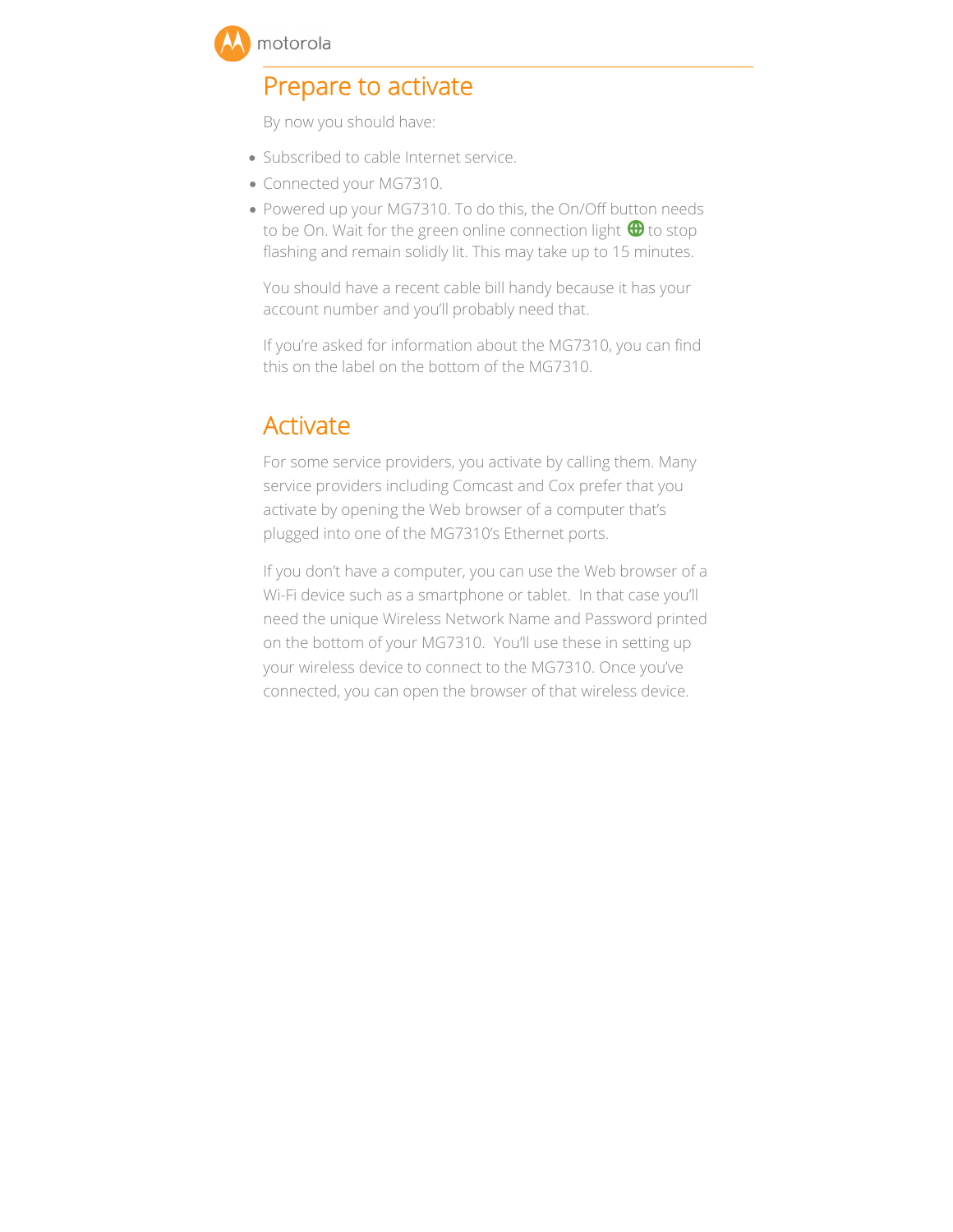

*For Comcast XFINITY Users Only*: If the activation page does not appear, please go to www.xfinity.com/internetsetup for more information and to activate your modem.

Here is a list of phone numbers for some major cable service providers*. (Note that this list is subject to change.)* 

| Comcast             | 1 (855) 652-3446 |
|---------------------|------------------|
| Time Warner         | 1 (855) 704 4503 |
| <b>Bright House</b> | 1 (888) 289-8988 |
| Suddenlink          | 1 (877) 794-2724 |
| Cable One           | 1 (877) 692 2253 |
| Cox                 | 1 (888) 556-1193 |
| RCN                 | 1 (866) 832-4726 |

Once your MG7310 is activated either online or by phone, your service provider will provision your MG7310 service. Typically this takes less than 5 minutes, but in some cases this may take 30 minutes or longer to complete.

Try to browse the Web using a device connected via Ethernet or Wi-Fi to the MG7310. If browsing works, Congratulations! Your MG7310 is working.

If your MG7310 is NOT working, see Troubleshooting Tips below.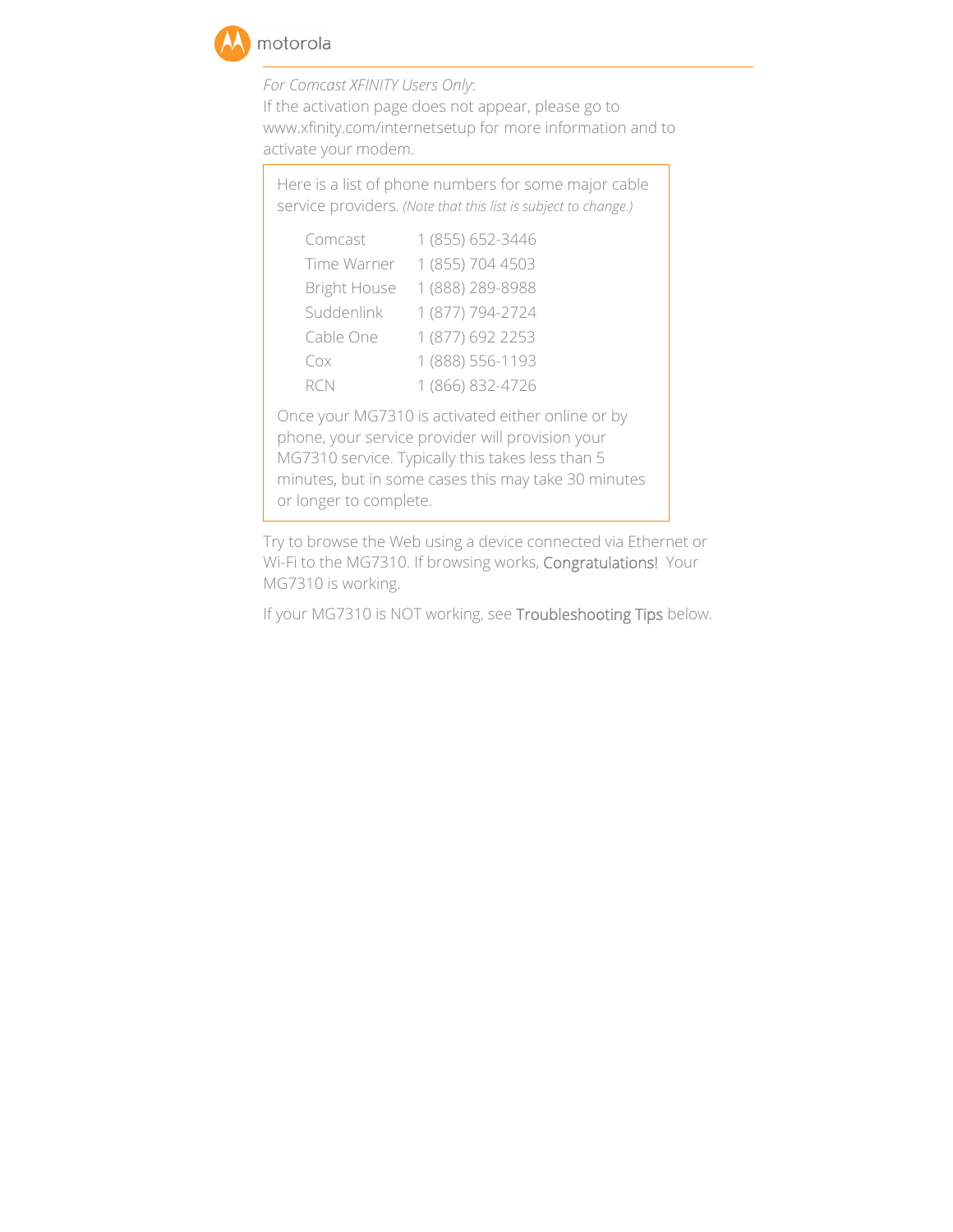## Configuration Manager

You may not need to use the Configuration Manager. Here are some reasons for using the Configuration Manager:

- You want to change the wireless router setup. For instance, maybe you're replacing a router and want to use your existing Wireless Network Name and/or Password instead of the unique ones that come with the MG7310.
- You want to set up special Internet gaming settings.
- You want to set up parental controls including white lists and/or black lists for certain users and times.
- You want to get performance information about the MG7310 modem and/or built-in router. This can be helpful in optimizing wireless performance.

If you need to access the MG7310 Configuration Manager, open your Web browser. Type http://192.168.0.1 in the address bar and press the Enter key.

In the login dialog box, type the following User Name and Password in lower case, then click OK.

User Name: admin

Password: motorola

The status page will appear. If the Status page doesn't appear, please see the Troubleshooting Tips below.

For details about the Configuration Manager, please see www.motorolacable.com/MG7310manual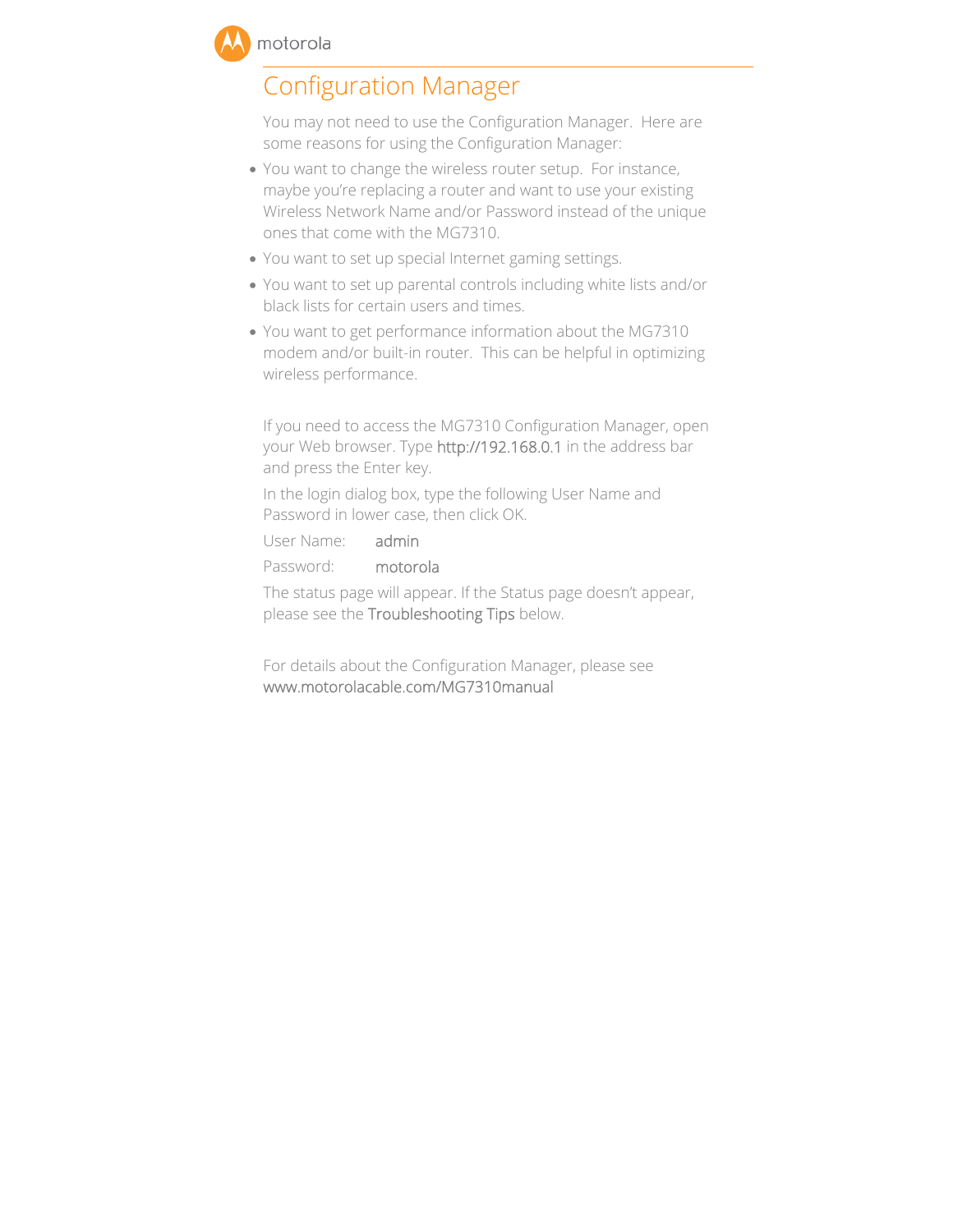

## Wireless Router

As noted before, the MG7310 has a unique Wireless Network Name/SSID and WPA/WPA2 Wireless Security Key/Password printed on the MG7310's bottom label. If you don't change these, you should set up your wireless devices to work with this SSID and security key.

Note that wireless performance depends on a number of factors. Please keep these things in mind:

- Where possible, put the MG7310 in a central place so that it's not too far away from your other wireless devices.
- Try to avoid interference from other wireless devices such as Bluetooth headsets and stereos, and 2.4 GHz cordless phones and base stations. Don't put the MG7310 close to these interfering devices.
- Sometimes it helps to change the MG7310 wireless channel frequency to reduce interference with neighbors' wireless networks. This is discussed in the Troubleshooting section of this Quick Start.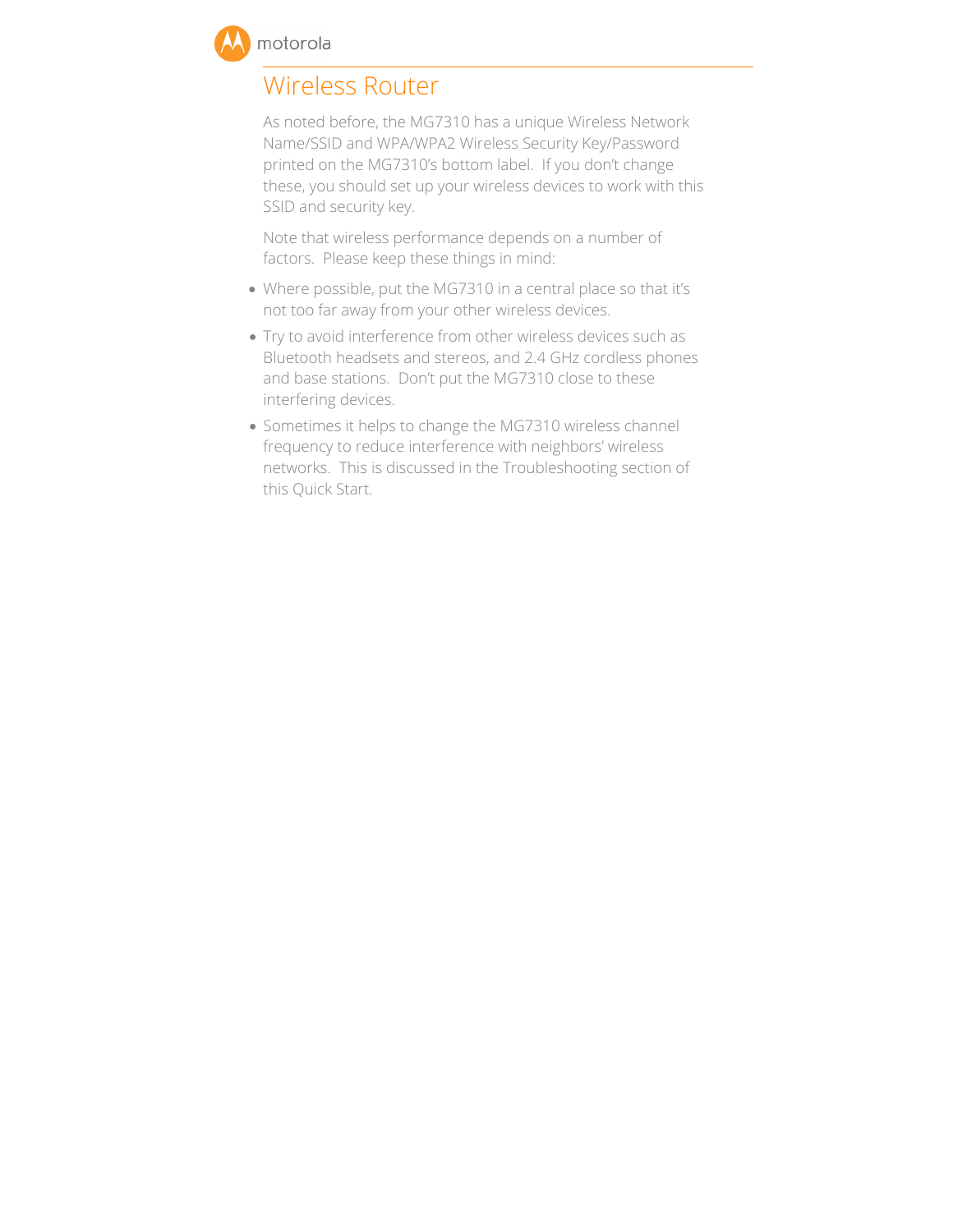

# Front Panel Lights

During Power up, the lights will blink for about a minute.

| <b>LIGHT</b>                     | <b>COLOR</b>         | <b>DESCRIPTION</b>                                                    |                                                                                                                                                 |
|----------------------------------|----------------------|-----------------------------------------------------------------------|-------------------------------------------------------------------------------------------------------------------------------------------------|
| じ<br>Power                       | Green                | ON:<br>OFF:                                                           | MG7310 power on<br>MG7310 power off                                                                                                             |
| Downstrea<br>m                   | Green<br>or<br>Blue  | Green<br>Blinking:<br>Green ON:<br>Blue Blinking:<br>Blue ON:         | Scanning for DS channel<br>Connected on 1 downstream channel<br>Negotiating bonded channel(s)'<br>Bonded with 2 or more channels                |
| Upstream                         | Green<br>0r<br>Blue  | Green<br>Blinking:<br>Green ON:<br>Blue Blinking:<br>Blue ON:<br>OFF: | Ranging in progress<br>Connected on 1 channel<br>Negotiating bonded channel(s) $^T$<br>Bonded with 2 or more channels<br>Upstream not connected |
| Online                           | Green                | Blinking:<br>ON:<br>OFF:                                              | Trying to go online<br>Online<br>Offline                                                                                                        |
| 1 2 3 4<br>Ethernet<br>LAN ports | Green<br>0r<br>Amber | Blinking:<br>Green:<br>Amber:<br>OFF:                                 | Ethernet data is flowing<br>Connected at highest LAN<br>speed, 1 Gbps<br>Connected at 10 or 100 Mbps<br>No connection                           |
| <b>WLAN</b>                      | Green                | Blinking:<br>ON:<br>OFF:                                              | Data is flowing<br>Wi-Fi is enabled<br>Wi-Fi is not enabled                                                                                     |
| <b>WPS</b>                       | Green                | Blinking:<br>ON:                                                      | WPS is in discovery mode<br>Light will remain solid after<br>WPS configuration is successful                                                    |

 $^\dagger$  If a blue light blinks continuously, this indicates partial service (at least one designated channel has not completed bonding). You should still get high Internet speeds, but your service provider may want to know so they can adjust their network.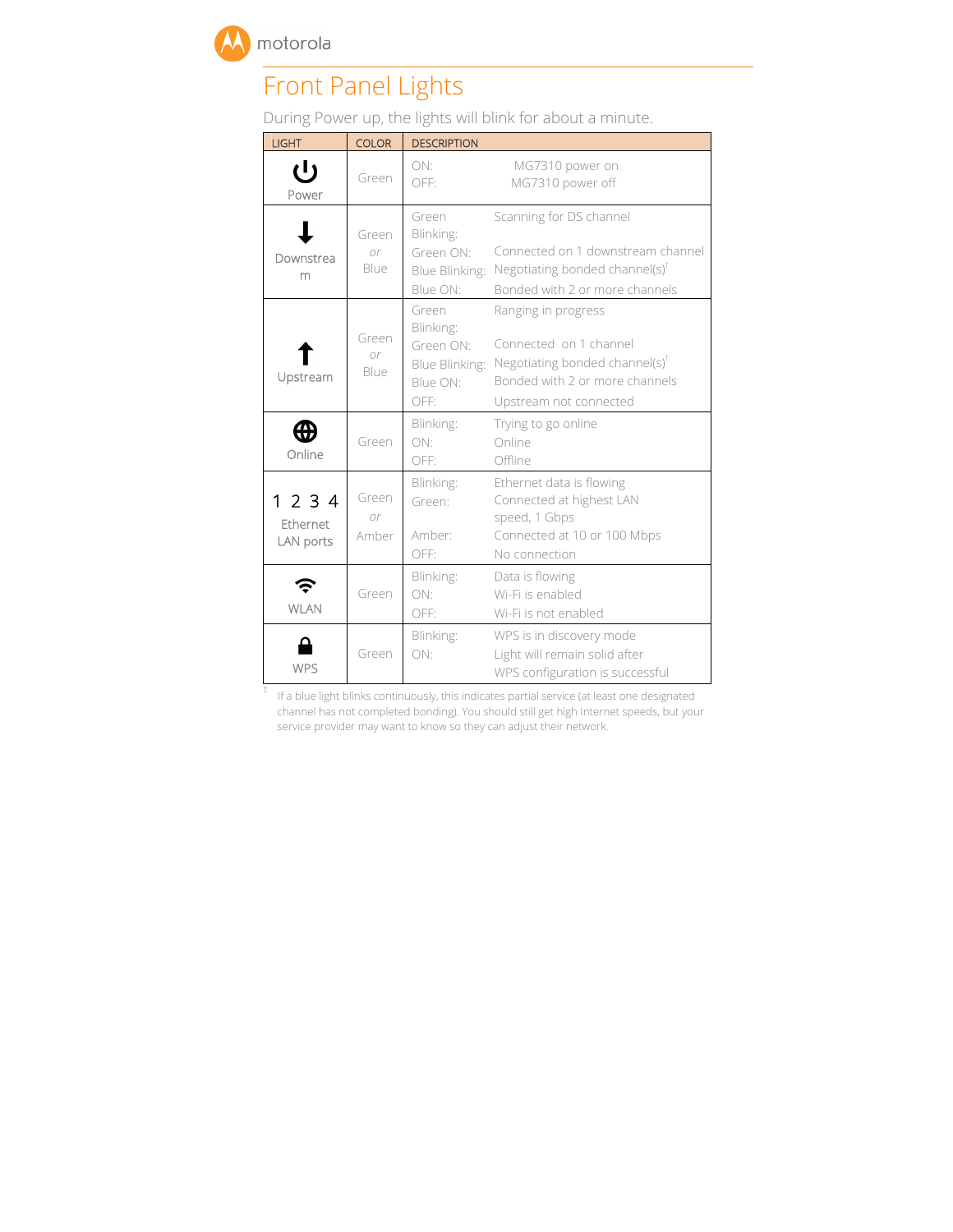

## Troubleshooting Tips

#### What if I can't make an Internet connection right after installation?

- First turn your MG7310 off for at least 8 seconds, then on, to see if that fixes the problem.
- Check the connections you've made to your MG7310. Power and coax connections are required, and up to 4 Ethernet connections are optional. Are those connections good?
- Check that the MG7310's power cube is plugged into a live outlet, and that the Ethernet cable is connected securely to a computer.
- Make sure that your coax cable is live. You can check that by using it with a TV.
- Check that you provided the correct setup information to your cable service provider.
- Contact your cable service provider to make sure they've turned on your Internet service.

#### What if my MG7310 has been working, then stops working?

- First turn your MG7310 off for at least 8 seconds, then on, to see if that fixes the problem.
- If the MG7310's lights don't come on, check that the modem is getting power from its power cube and that the MG7310's power button is on.
- Check your MG7310 cables.
- Check with your service provider. Sometimes there's a service outage or some other service issue.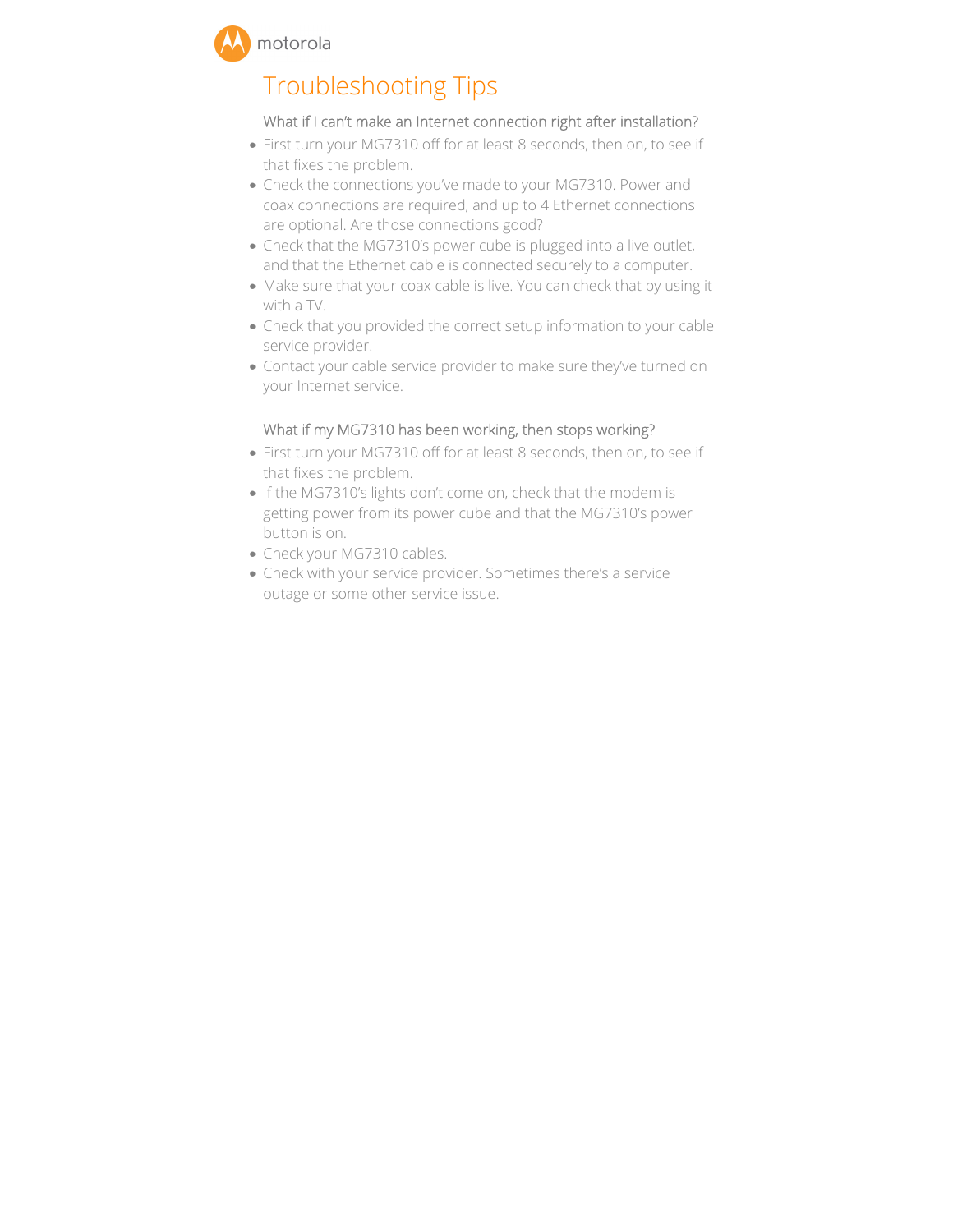## What if I'm getting Internet service but my speed is disappointing?

- Be sure you know what speed you're paying for.
- Check the speed with a computer plugged into the modem. Use one of the tools found when you search the phrase: broadband speed test.
- If you get good speed when a computer's plugged into the modem, you may have a wireless problem. In that case, please re-read the wireless router section.
- Some video streaming services get bottlenecked, especially at busy times like after dinner. See whether you have the speed problem at less busy times.
- Try connecting your MG7310 nearer to where the coaxial cable comes into your home. This lets you see whether your home's cabling is a problem.
- If you're using a splitter with your MG7310, try the MG7310 without the splitter to see if that helps. If it does, you may need to get a better splitter.

## What if I'm told that my MG7310 isn't approved for my cable service?

That's probably not true. Leading cable service providers have a list of certified cable modems, and you can check the list for your service provider. You can also find information about certifications at www.motorolacable.com/services

## What if I am connected wirelessly but my connection seems slow or keeps dropping?

Please re-read the Wireless Router section above.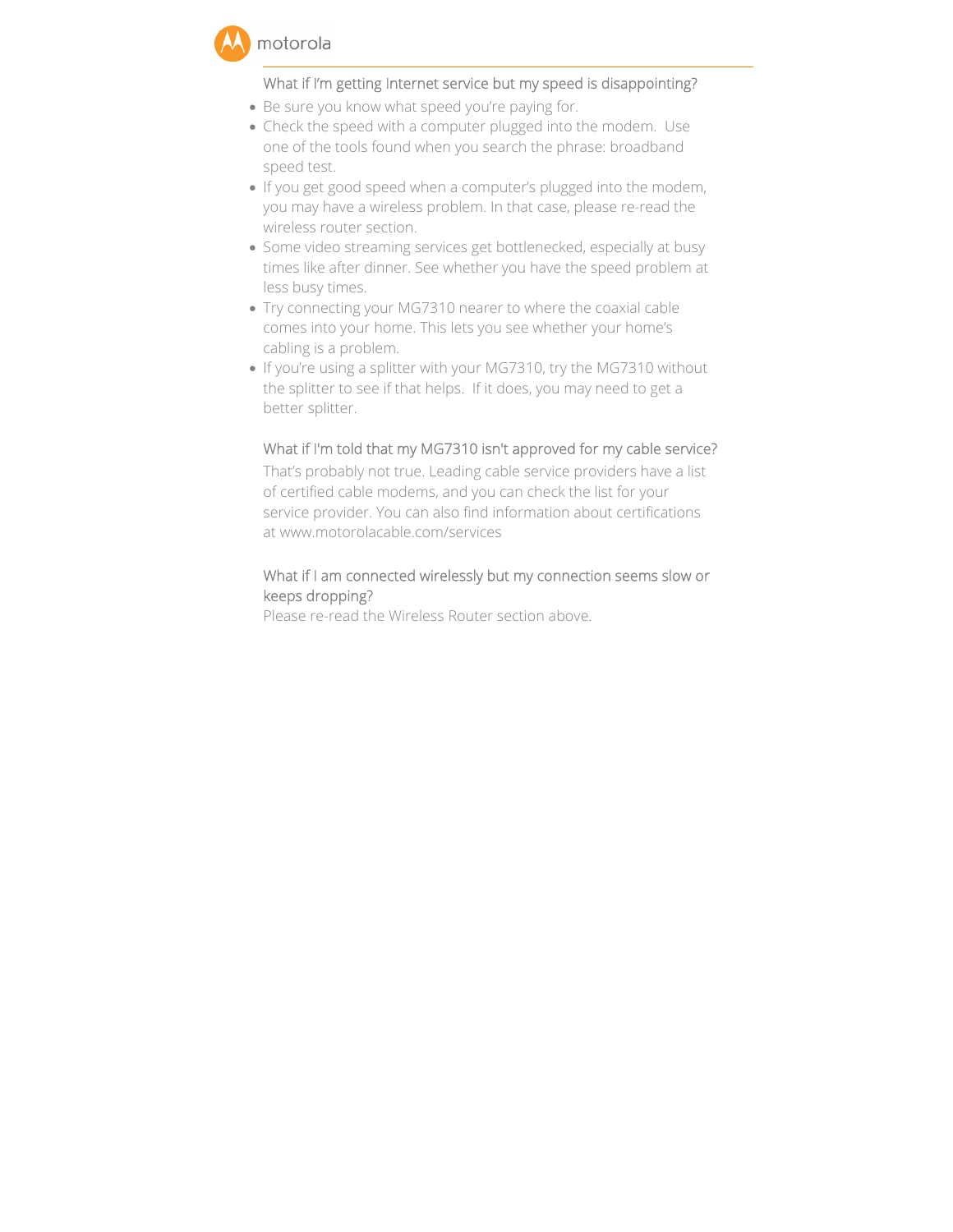

## What if I don't know my MG7310's Wireless Network Name/SSID or Security Key/Password?

The default values are printed on the bottom label of the MG7310. Use these unless you changed them. If you changed them, try to remember where you put the new values. If you have a device that connects wirelessly to the MG7310, it may show the Wireless Network Name/SSID and Password. You can also find this information in the MG7310 Configuration Manager. Information about using this is in the Configuration Manager section above.

If all else fails, reset the device to factory defaults by holding the Reset button for 10 seconds. You can then use the default values.

## What if I think that wireless devices are interfering with my MG7310 wireless router?

- 1. Where possible, put the MG7310 as far away as possible from interfering devices such as Bluetooth transmitters and neighbors' Wi-Fi routers.
- 2. To try to pick a less used wireless channel for your MG7310, first go in to your MG7310's Configuration Manager.
- 3. Click the Advanced button at the top of the page, then click the Wireless and Scan/Bridge menu items at the top of the page.
- 4. Click the ScanWirelessAPs button. A list will appear of competing wireless networks, including the channels they are using. Write down one or more of the less used channel numbers, since a less used channel should be better for your MG7310.
- 5. On the top of the page, click the Wireless Basic menu item.
- 6. On the Basic page, select the channel you want in the Channel pull down, then click Save.

Do you have any other questions? We have lots more information at www.motorolacable.com/mentor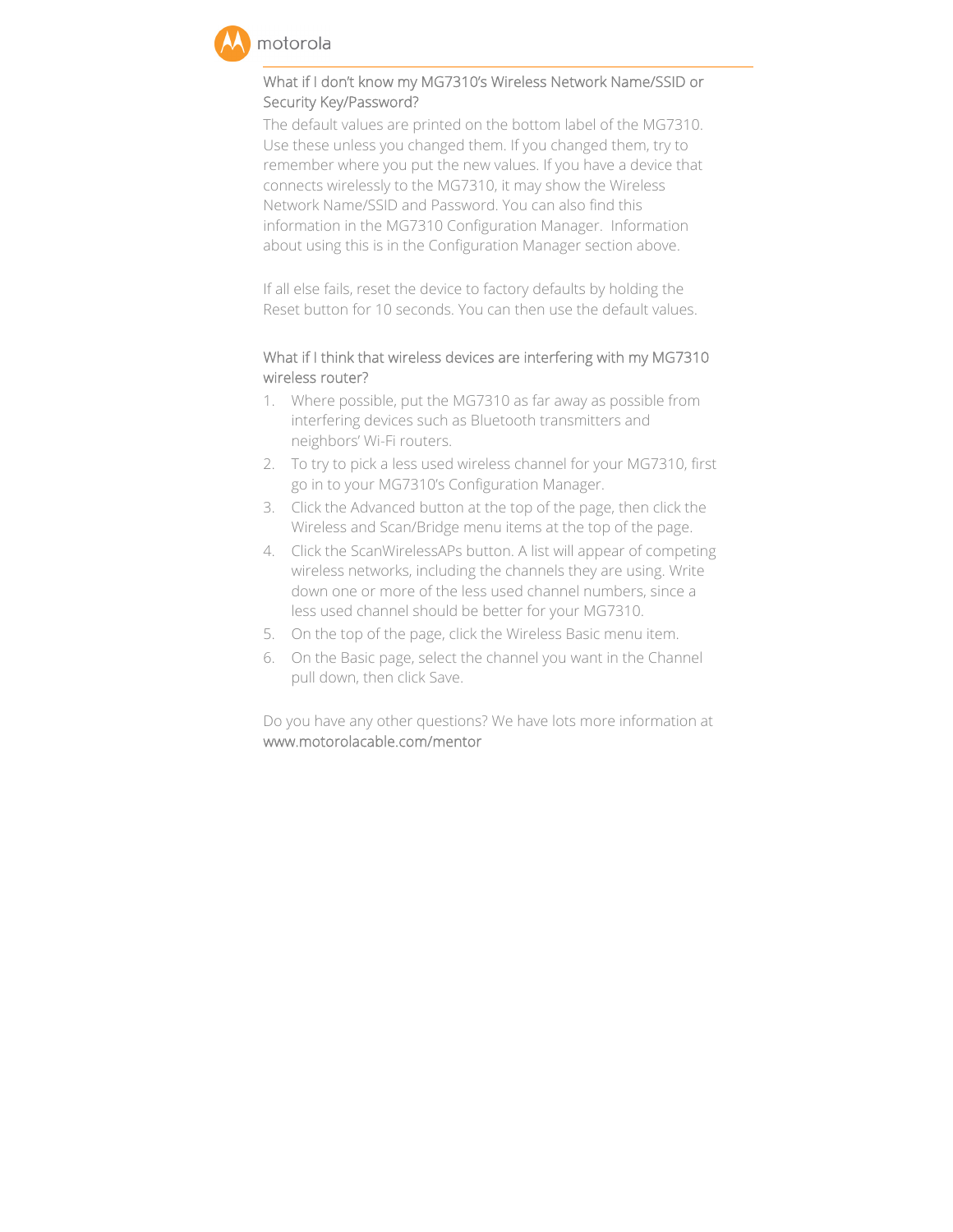

## We like to help.

Please visit our support Website or call our support specialists. Our Website has our Motorola Mentor information, and also provides returns and warranty information.

www.motorolacable.com/support

Email: support@motorolacable.com

Phone: 800-753-0797

## Limited Warranty

MTRLC LLC warrants this product against defects in material and workmanship for a warranty period of 2 years. To read the full warranty, please go to www.motorolacable.com/warranty